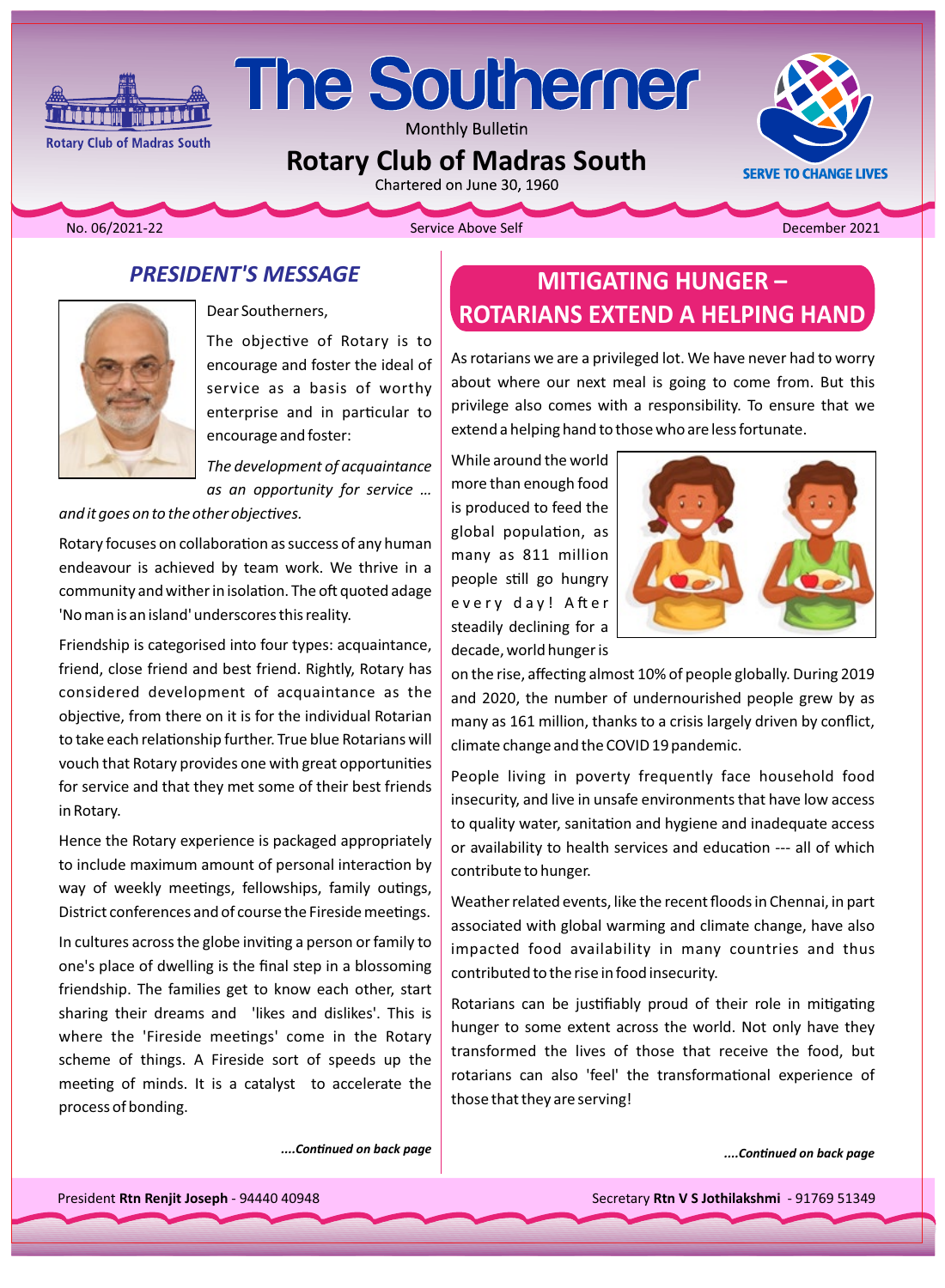#### Rotary Club of Madras South

## **FOOD AND BLANKETS DISTRIBUTED**



Chennaivasis eagerly await rains every year. However, for a city that depends on rains for its water supply, a good number of the residents await rain with trepidation, as a longer spell can inundate their homes, streets and at times the entire locality. For the well-heeled, it is a major inconvenience but the marginalised lose everything from utensils to documents turning the welcome rains into a nightmare.

When the rains lashed Chennai last month, Rtn. R. Srikanth's sixth sense drove him to connect with the 'Vyasai Thozhargal' the community group with whom we work in Vyasarpadi. As he imagined they were in dire straits, forgotten by the authorities and other service organisations. Soon Srikanth got into the act,

and we organised blankets and dry ration. Vyasarpadi is synonymous with rowdyism, drugs and all that is bad. Here we have a bunch of enlightened and dedicated young men and women bent on changing the image of Vyasarpadi. During the height

of COVID they operated autorickshaws with oxygen cylinders to save lives of many. 'Vyasai Thozhargal' runs an evening school and computer centre apart from providing free legal aid to the not so fortunate.

On 21st November we distributed 120 provision kits to the needy. Most of the residents in this area are daily wage earners and a few days of being out of work puts them back to poverty. One of the speakers while thanking Rotary mentioned that while the middle class pay EMIs for vehicles and household articles the locals buy rice and provisions on EMI.



#### **Rtn Renjit Joseph**



## **BISCUITS AND BREAD DISTRIBUTED**

Another initiative undertaken by our club at Vyasarpadi was the donation of 300 packets of biscuits and 300 loaves of bread to the needy impacted by the recent floods. This was a District 3232 initiative. In the picture Rtn V Mukund can be seen handing over the box containing the items to a volunteer from Vyasai Thozhargal on 12th November, who undertook the distribution on our behalf.

Monthly Annadanam for the inmates of East Eden Foundation undertaken by our club for the past several years and reported extensively in The Southerner, continues unabated, thanks to the efforts of our president Rtn Renjit Joseph and several generous donors from our club. The pictures show the Annadanam conducted on 27th November.

## **ANNADANAM**





**We meet every Tuesday at 6.30 pm on Zoom**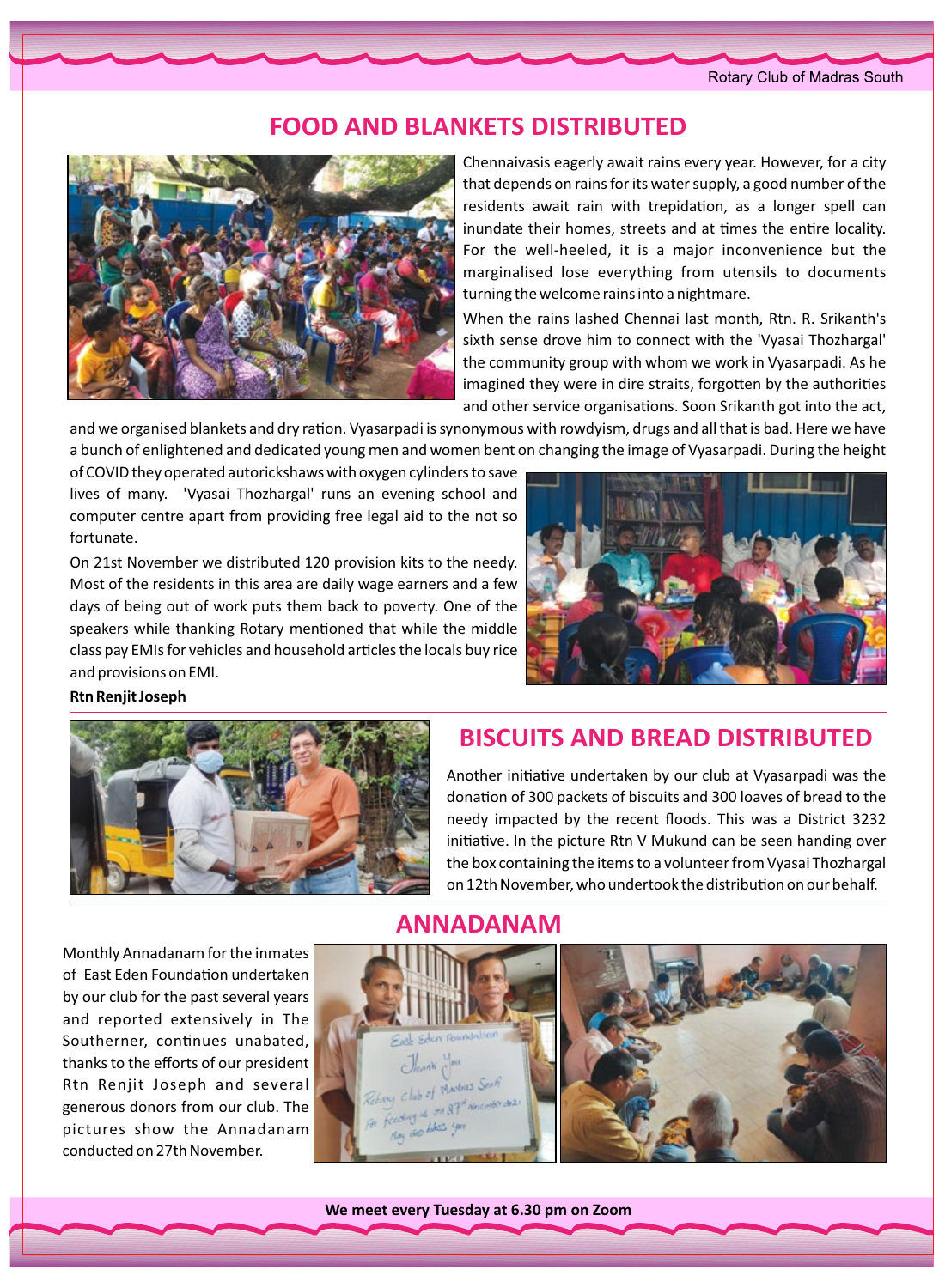# **INSTALLATION OF INTERACT CLUB OF AKG PUBLIC SCHOOL**

When President Renjit and I walked into AKG Public School on the 24th November, we were warmly welcomed and ushered into the room of Principal, Dr. Dhaarini Mohan. After spending some time with her we were ushered into a room filled with 50 plus teenagers eager to know what was in store for them.

After a brief introduction on Rotary and Interact, the new team of office bearers were installed. The 'calling to order' and 'adjourning' of the meeting was well explained and the students were amused at the way the gavel was used. The students looked sharp, had some tough questions to ask, and were curious about how an Interact club works.

The total strength of the Interact Club of AKG Public school is 56. We look forward to take up some projects in the coming days.

This is the fifth Interact club (active) sponsored by RCMS.

A big thanks to PP Rtn. Shyamala, Gen Secretary of Asan Association, Principal Dr. Dhaarani Mohan and Coordinator Meena Rani for their active support.

#### **Rtn Ajit Gautham**

*Director – Youth Service (Interact)* 



# **A FIRESIDE TO REMEMBER**

"On 6th November, Rtn V Shankar and Ann Sudha hosted a fireside get-together at their magnificent home. PP Rtn S R Madhu, who was present, best describes the memorable event.

"It was the best Rotary get-together I have taken part in. A creative approach and systematic preparation, Shankar trademarks both, were evident throughout. Take the games, innovatively brilliant and different, starting with the story-telling. The visual wordplay quiz was at once a mind game, a test of thinking on one's feet, a minor test of English idioms and proverbs, and food for thought.

The "Does this apply to you?" teaser, with points like "Have you lived abroad for more than a year?" and "Do you have more than two siblings?" was another imaginative exercise, different from the usual monotonous number-matching game that's a staple of most get-togethers.

The film song quiz was most enjoyable, particularly the playing of the song for a couple of minutes on the large





and terrific TV set. The food strategy was innovative too, with a steady stream of small eats and a snacks dinner culminating in a gorgeous ice cream treat. The food was abundant without being extravagant.

Their magnificent home, with a rear room ideal for buffet dinners, made for a great ambience.

Not to mention the talented host couple and their genial and thoughtful hospitality.

Thanks, Shankar. You have shown that creativity and imagination are always winners -- whether it's a question of setting up a financial empire, running a large organization or planning a get-together of friends."